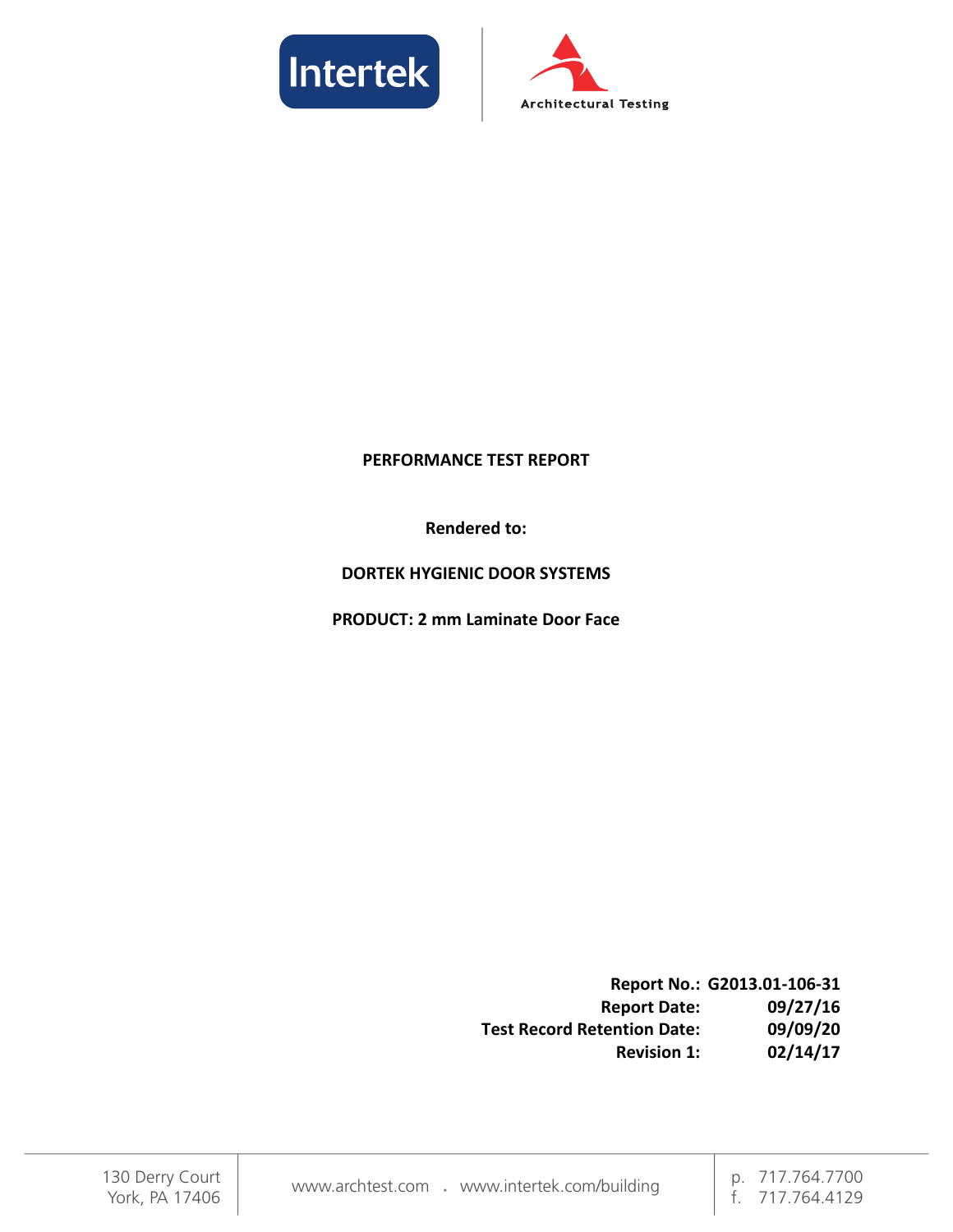



## **PERFORMANCE TEST REPORT**

Rendered to:

DORTEK HYGIENIC DOOR SYSTEMS Bond Street Wicklow Town County Wicklow A67 HE26 Ireland

|                                    | Report No.: G2013.01-106-31 |
|------------------------------------|-----------------------------|
| Test Date:                         | 09/09/16                    |
| <b>Report Date:</b>                | 09/27/16                    |
| <b>Test Record Retention Date:</b> | 09/09/20                    |
| Revision 1:                        | 02/14/17                    |

**Product**: 2 mm Laminate Door Face

**Project Summary**: Architectural Testing, Inc., an Intertek company ("Intertek-ATI"), was contracted by Dortek Hygienic Door Systems to evaluate the effect of STERIS Spor-Klenz Ready to Use chemical on their 2 mm laminate door face. The product description, test procedure, and test results are reported herein. The average test results are listed below.

| Test                                  | <b>Average Results</b>                 |
|---------------------------------------|----------------------------------------|
| <b>ASTM D1308 Effect of Chemicals</b> | No changes to the finish were observed |

**Test Method**: The test specimens were evaluated in accordance with the following method.

ASTM D1308-02 (Reapproved 2013), *Standard Test Method for Effect of Household Chemicals on Clear and Pigmented Organic Finishes* 

**Product Description**: The 2 mm Laminate Door Face specimens were submitted to Intertek-ATI by Dortek Hygienic Door Systems and consisted of three nominally 2" x 2" pre-cut specimens. The material was tested as-received.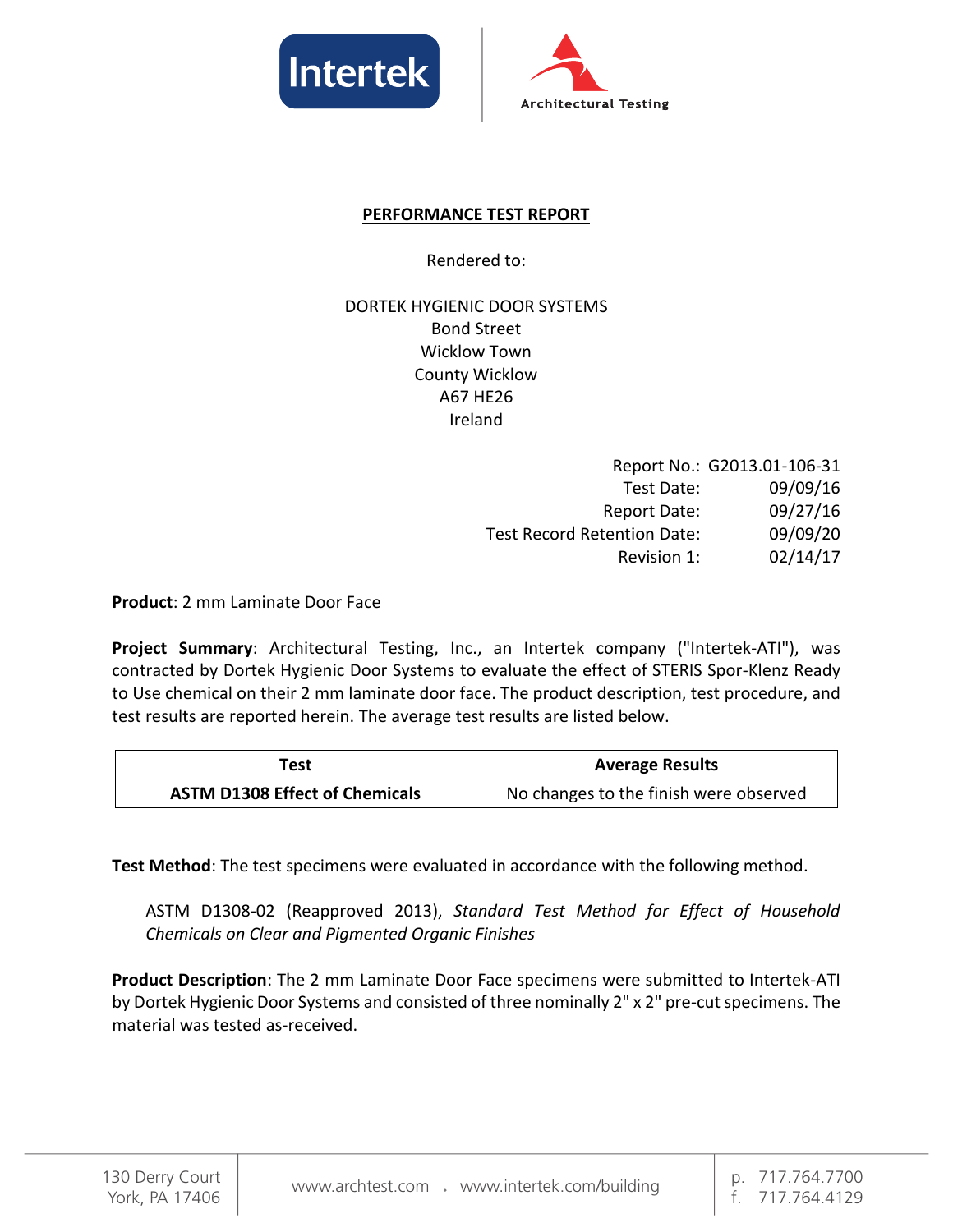



**Test Procedure and Test Results**: The testing procedure and results obtained from testing are reported as follows. All conditioning of test specimens and test conditions were at standard laboratory conditions unless otherwise reported. Refer to the test related photo in Appendix A.

## **ASTM D1308 - Effect of Chemicals Testing**

A small portion of reagent was placed uncovered on the coating of the nominal 2" x 2" specimens for one hour then wiped off. The coating was observed for effects immediately after removal of the reagent.

| Reagent                                         | <b>Specimen ID</b> | <b>Post-Test Observations</b>          |
|-------------------------------------------------|--------------------|----------------------------------------|
| <b>STERIS Spor-Klenz</b><br><b>Ready to Use</b> |                    | No changes to the finish were observed |
|                                                 |                    | No changes to the finish were observed |
|                                                 |                    | No changes to the finish were observed |

### **ASTM D1308 - Effect of Chemicals Results**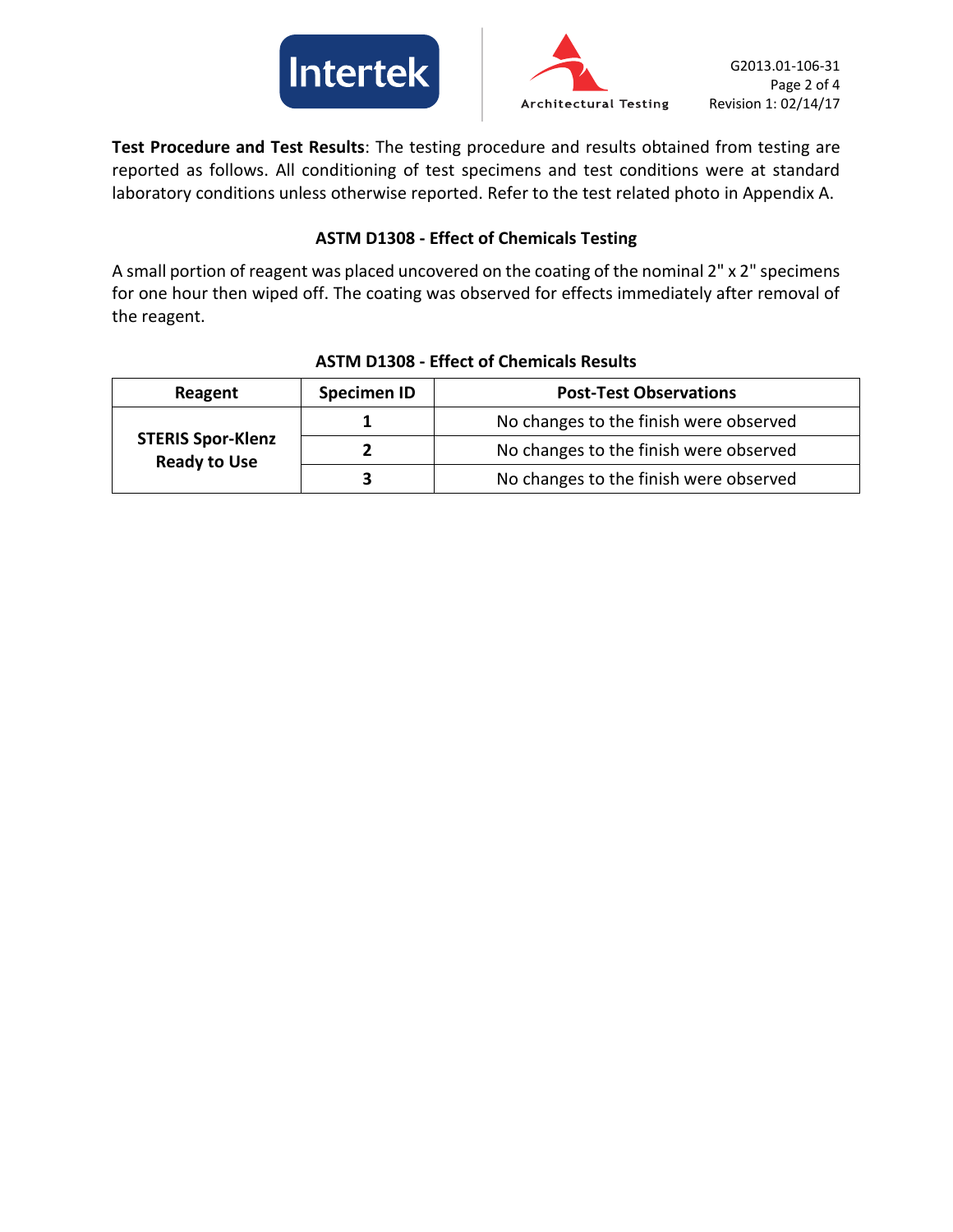



Intertek-ATI will service this report for the entire test record retention period. Test records that are retained such as detailed drawings, datasheets, representative samples of test specimens, or other pertinent project documentation will be retained by Intertek-ATI for the entire test record retention period.

Results obtained are tested values and were secured using the designated test methods. This report does not constitute certification of this product nor an opinion or endorsement by this laboratory. It is the exclusive property of the client so named herein and relates only to the specimen(s) tested. This report may not be reproduced, except in full, without the written approval of Intertek-ATI.

For INTERTEK-ATI:

Digitally Signed by: Joseph R. Descheemaeker

Joseph R. Descheemaeker Dawn M. Chaney Technician II Technician Team Lead Components / Materials Testing Components / Materials Testing

Dawn M. Chaney Digitally Signed by: Dawn M. Chaney

JRD:dmc/kf

Attachments (pages) This report is complete only when all attachments listed are included. Appendix A - Photograph (1)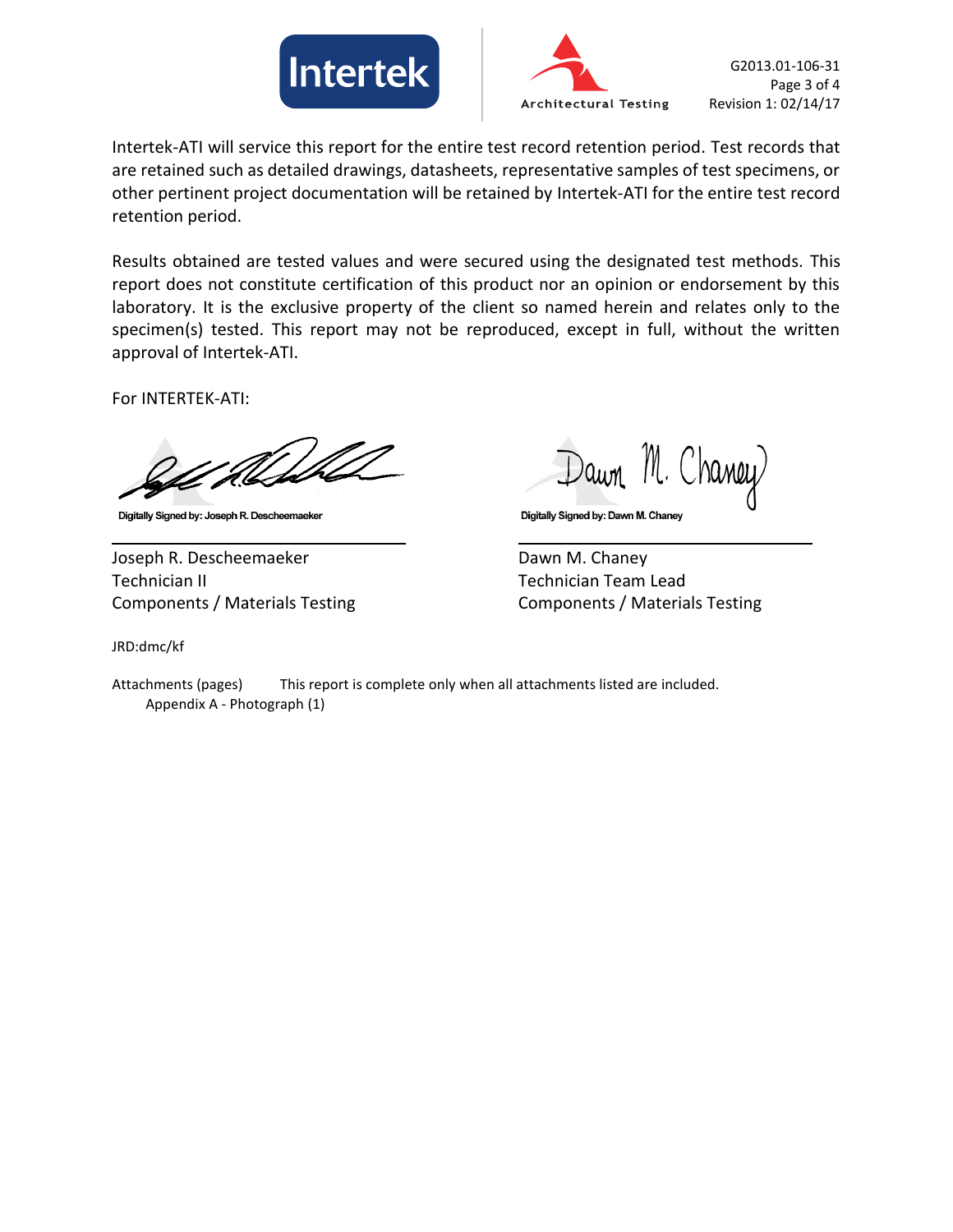



# **Revision Log**

| Rev. # | Date            | Page(s) | <b>Revision(s)</b>                       |
|--------|-----------------|---------|------------------------------------------|
| 0      | 09/27/16 N/A    |         | Original report issue                    |
|        | $02/14/17$ 1, 2 |         | Refined name of chemical used in testing |

This report produced from controlled document template ATI 00231, revised 01/14/16.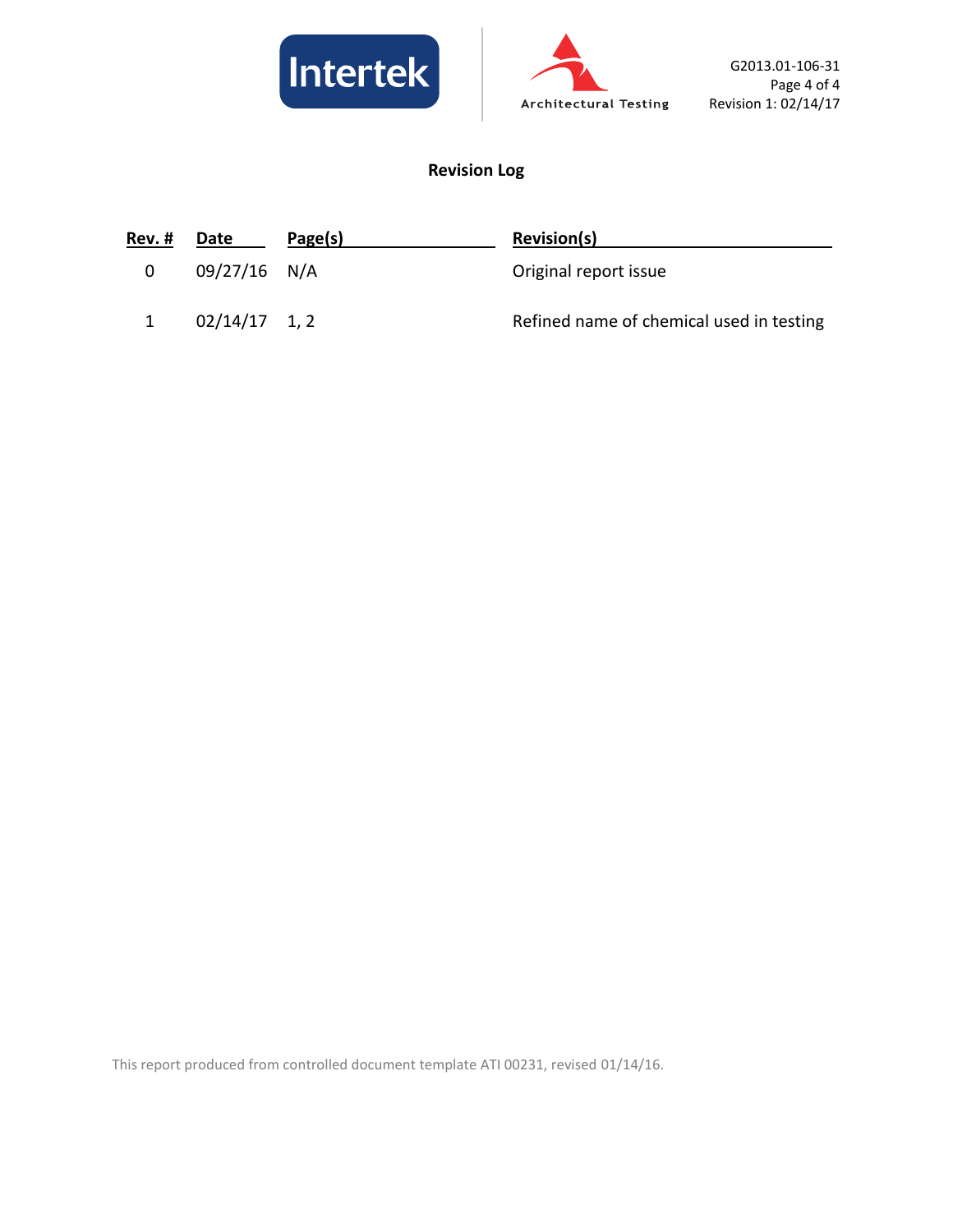



### **APPENDIX A**

**Photograph**